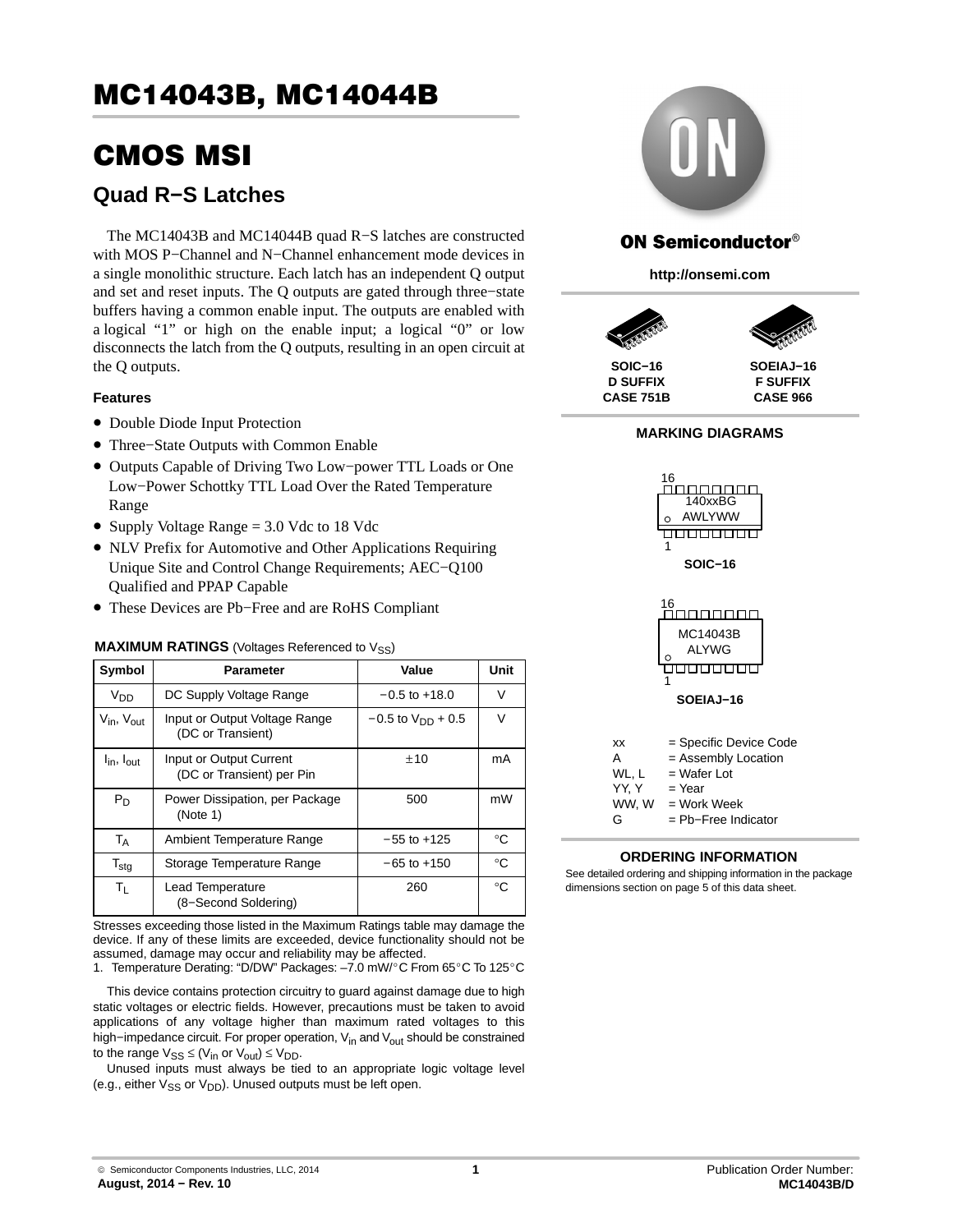### **PIN ASSIGNMENT**

|  | <b>MC14043B</b> |
|--|-----------------|
|  |                 |

| $Q3$ [ | $1 \bullet$    |    | 16 D V <sub>DD</sub>          |
|--------|----------------|----|-------------------------------|
| Q0 [   | $\overline{2}$ | 15 | R <sub>3</sub>                |
| RO I   | 3              | 14 | $\overline{\phantom{a}}$ S3   |
| SO [   | 4              | 13 | <b>NC</b><br>1                |
| Εſ     | 5              | 12 | $\overline{1}$ S <sub>2</sub> |
| S1     | 6              | 11 | R <sub>2</sub>                |
| R1     | 7              | 10 | Q <sub>2</sub>                |
| Vss    | 8              | 9  | 21                            |
|        |                |    |                               |

|                | <b>MC14043B</b> |                      |                     | <b>MC14044B</b> |                              |
|----------------|-----------------|----------------------|---------------------|-----------------|------------------------------|
| $1 \bullet$    | 16 ∏            | V <sub>DD</sub>      | Q3                  | 16<br>1 ●       | $\Box$ $V_{DD}$              |
| 2              | 15              | R <sub>3</sub><br>п  | <b>NC</b>           | $\Pi$ 2<br>15   | $\overline{\phantom{1}1}$ S3 |
| 3              | 14              | $\Pi$ S3             | $\overline{50}$     | $\Box$ 3<br>14  | $\overline{\phantom{a}}$ R3  |
| 4              | 13              | n.<br><b>NC</b>      | R <sub>0</sub>      | 13<br>4         | ∐ Q0                         |
| 5              | 12              | n.<br>S <sub>2</sub> | ΕO                  | 12<br>5         | $\overline{a}$ R2            |
| 6              | 11              | R <sub>2</sub><br>п  | R <sub>1</sub>      | 6<br>11         | ] S2                         |
| $\overline{7}$ | 10              | Q <sub>2</sub><br>П  | S <sub>1</sub><br>П | 10<br>7         | T Q2                         |
| 8              |                 | 9 D Q1               | $V_{SS}$            | 9<br>18         | <b>∏ Q1</b>                  |
|                |                 |                      |                     |                 |                              |

NC = NO CONNECTION





X = Don't Care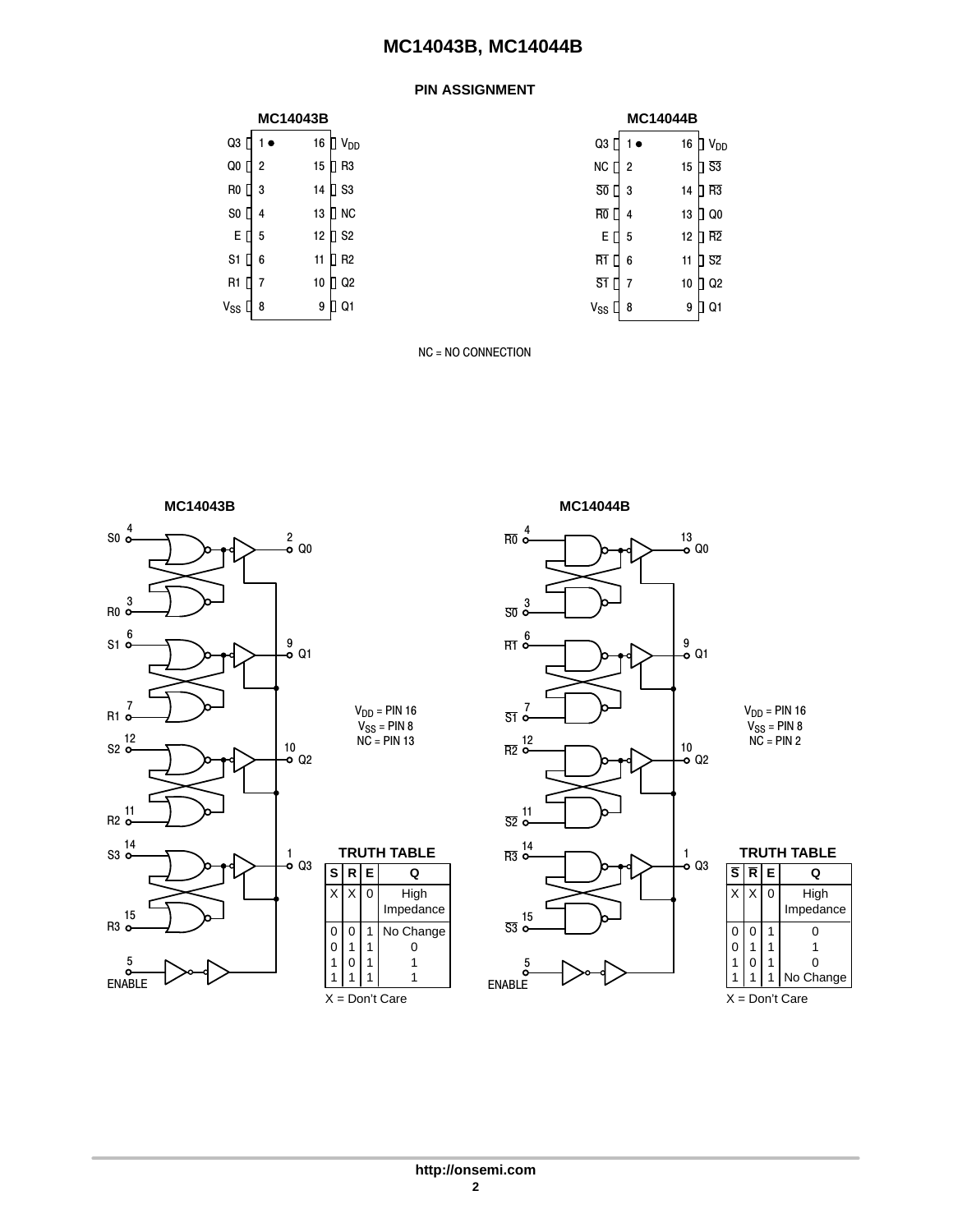| <b>ELECTRICAL CHARACTERISTICS</b> (Voltages Referenced to V <sub>SS</sub> ) |  |  |  |  |
|-----------------------------------------------------------------------------|--|--|--|--|
|-----------------------------------------------------------------------------|--|--|--|--|

|                                                                                                                                           |           |                 |                               |                                                                           | $-55^{\circ}$ C                                           |                                                                    | $25^{\circ}$ C                                                                                                    |                                                                           |                                                                                  | 125°C                                                                                                        |             |
|-------------------------------------------------------------------------------------------------------------------------------------------|-----------|-----------------|-------------------------------|---------------------------------------------------------------------------|-----------------------------------------------------------|--------------------------------------------------------------------|-------------------------------------------------------------------------------------------------------------------|---------------------------------------------------------------------------|----------------------------------------------------------------------------------|--------------------------------------------------------------------------------------------------------------|-------------|
| Characteristic                                                                                                                            |           | Symbol          | V <sub>DD</sub><br><b>Vdc</b> | Min                                                                       | Max                                                       | Min                                                                | <b>Typ</b><br>(Note 2)                                                                                            | Max                                                                       | Min                                                                              | Max                                                                                                          | <b>Unit</b> |
| Output Voltage<br>$V_{in} = V_{DD}$ or 0                                                                                                  | "0" Level | $V_{OL}$        | 5.0<br>10<br>15               | $\overline{\phantom{a}}$<br>$\overline{\phantom{a}}$                      | 0.05<br>0.05<br>0.05                                      | $\qquad \qquad -$<br>$\qquad \qquad -$                             | 0<br>0<br>0                                                                                                       | 0.05<br>0.05<br>0.05                                                      | $\overline{\phantom{0}}$<br>$\overline{\phantom{0}}$<br>$\overline{\phantom{0}}$ | 0.05<br>0.05<br>0.05                                                                                         | Vdc         |
| $V_{in} = 0$ or $V_{DD}$                                                                                                                  | "1" Level | V <sub>OH</sub> | 5.0<br>10<br>15               | 4.95<br>9.95<br>14.95                                                     | $\equiv$<br>$\equiv$<br>$\qquad \qquad -$                 | 4.95<br>9.95<br>14.95                                              | 5.0<br>10<br>15                                                                                                   | $\overline{\phantom{m}}$<br>$\qquad \qquad -$<br>$\overline{\phantom{m}}$ | 4.95<br>9.95<br>14.95                                                            | $\overline{\phantom{a}}$<br>$\overline{\phantom{m}}$<br>$\overline{\phantom{0}}$                             | Vdc         |
| Input Voltage<br>$(VO = 4.5$ or 0.5 Vdc)<br>$(VO = 9.0$ or 1.0 Vdc)<br>$(VO = 13.5$ or 1.5 Vdc)                                           | "0" Level | $V_{IL}$        | 5.0<br>10<br>15               | $\qquad \qquad -$<br>$\qquad \qquad$<br>$\overline{\phantom{0}}$          | 1.5<br>3.0<br>4.0                                         | $\qquad \qquad -$<br>$\qquad \qquad -$<br>$\overline{\phantom{0}}$ | 2.25<br>4.50<br>6.75                                                                                              | 1.5<br>3.0<br>4.0                                                         | $\overline{\phantom{0}}$<br>$\overline{\phantom{0}}$<br>$\overline{a}$           | 1.5<br>3.0<br>4.0                                                                                            | Vdc         |
| $(VO = 0.5$ or 4.5 Vdc)<br>$(VO = 1.0$ or 9.0 Vdc)<br>( $V_{\text{O}}$ = 1.5 or 13.5 Vdc)                                                 | "1" Level | V <sub>IH</sub> | 5.0<br>10<br>15               | 3.5<br>7.0<br>11                                                          | $\qquad \qquad -$<br>$\overline{\phantom{0}}$             | 3.5<br>7.0<br>11                                                   | 2.75<br>5.50<br>8.25                                                                                              | $\overline{\phantom{a}}$<br>$\qquad \qquad -$                             | 3.5<br>7.0<br>11                                                                 | $\qquad \qquad -$<br>$\overline{\phantom{a}}$<br>$\overline{\phantom{0}}$                                    | Vdc         |
| <b>Output Drive Current</b><br>$(V_{OH} = 2.5$ Vdc)<br>$(V_{OH} = 4.6$ Vdc)<br>$(V_{OH} = 9.5$ Vdc)<br>$(V_{OH} = 13.5$ Vdc)              | Source    | $I_{OH}$        | 5.0<br>5.0<br>10<br>15        | $-3.0$<br>$-0.64$<br>$-1.6$<br>$-4.2$                                     | $\qquad \qquad -$<br>$\overline{\phantom{0}}$<br>$\equiv$ | $-2.4$<br>$-0.51$<br>$-1.3$<br>$-3.4$                              | $-4.2$<br>$-0.88$<br>$-2.25$<br>$-8.8$                                                                            | $\qquad \qquad -$<br>$\equiv$<br>$\overline{\phantom{a}}$<br>$\equiv$     | $-1.7$<br>$-0.36$<br>$-0.9$<br>$-2.4$                                            | $\overline{\phantom{0}}$<br>$\overline{\phantom{0}}$<br>$\overline{\phantom{m}}$<br>$\overline{\phantom{m}}$ | mAdc        |
| $(V_{OL} = 0.4$ Vdc)<br>$(V_{OL} = 0.5$ Vdc)<br>$(V_{OL} = 1.5$ Vdc)                                                                      | Sink      | $I_{OL}$        | 5.0<br>10<br>15               | 0.64<br>1.6<br>4.2                                                        | $\overline{\phantom{0}}$<br>$\overline{\phantom{0}}$      | 0.51<br>1.3<br>3.4                                                 | 0.88<br>2.25<br>8.8                                                                                               | $\overline{\phantom{a}}$                                                  | 0.36<br>0.9<br>2.4                                                               | $\overline{\phantom{a}}$<br>$\qquad \qquad -$                                                                | mAdc        |
| Input Current                                                                                                                             |           | $I_{in}$        | 15                            | $\overline{\phantom{m}}$                                                  | ±0.1                                                      | $\overline{\phantom{m}}$                                           | ±0.00001                                                                                                          | ±0.1                                                                      | $\overline{\phantom{0}}$                                                         | ±1.0                                                                                                         | <b>µAdc</b> |
| Input Capacitance<br>$(V_{in} = 0)$                                                                                                       |           | $C_{in}$        | $\qquad \qquad -$             | $\overline{\phantom{a}}$                                                  | $\overline{\phantom{0}}$                                  | $\overline{\phantom{a}}$                                           | 5.0                                                                                                               | 7.5                                                                       | $\overline{\phantom{0}}$                                                         | $\overline{\phantom{0}}$                                                                                     | pF          |
| Quiescent Current<br>(Per Package)                                                                                                        |           | l <sub>DD</sub> | 5.0<br>10<br>15               | $\qquad \qquad -$<br>$\overline{\phantom{0}}$<br>$\overline{\phantom{a}}$ | 1.0<br>2.0<br>4.0                                         | $\qquad \qquad -$<br>$\qquad \qquad -$<br>$\qquad \qquad -$        | 0.002<br>0.004<br>0.006                                                                                           | 1.0<br>2.0<br>4.0                                                         | $\overline{\phantom{0}}$<br>$\overline{\phantom{0}}$<br>$\overline{\phantom{a}}$ | 30<br>60<br>120                                                                                              | μAdc        |
| Total Supply Current (Notes 3 & 4)<br>(Dynamic plus Quiescent,<br>Per Package)<br>$(C_1 = 50$ pF on all outputs all<br>buffers switching) |           | $I_T$           | 5.0<br>10<br>15               |                                                                           |                                                           |                                                                    | $I_T = (0.58 \mu A/kHz) f + I_{DD}$<br>$I_T = (1.15 \mu A/kHz) f + I_{DD}$<br>$I_T = (1.73 \mu A/kHz) f + I_{DD}$ |                                                                           |                                                                                  |                                                                                                              | μAdc        |
| Three-State Output Leakage<br>Current                                                                                                     |           | $I_{TL}$        | 15                            |                                                                           | ±0.1                                                      |                                                                    | ±0.0001                                                                                                           | ±0.1                                                                      |                                                                                  | ±3.0                                                                                                         | <b>µAdc</b> |

Product parametric performance is indicated in the Electrical Characteristics for the listed test conditions, unless otherwise noted. Product performance may not be indicated by the Electrical Characteristics if operated under different conditions.

2. Data labelled "Typ" is not to be used for design purposes but is intended as an indication of the IC's potential performance. 3. The formulas given are for the typical characteristics only at 25-C.

4. To calculate total supply current at loads other than 50 pF:

 $I_T(C_L) = I_T(50 \text{ pF}) + (C_L - 50) \text{ Vfk}$ 

where: I<sub>T</sub> is in µA (per package), C<sub>L</sub> in pF, V = (V<sub>DD</sub> – V<sub>SS</sub>) in volts, f in kHz is input frequency, and k = 0.004.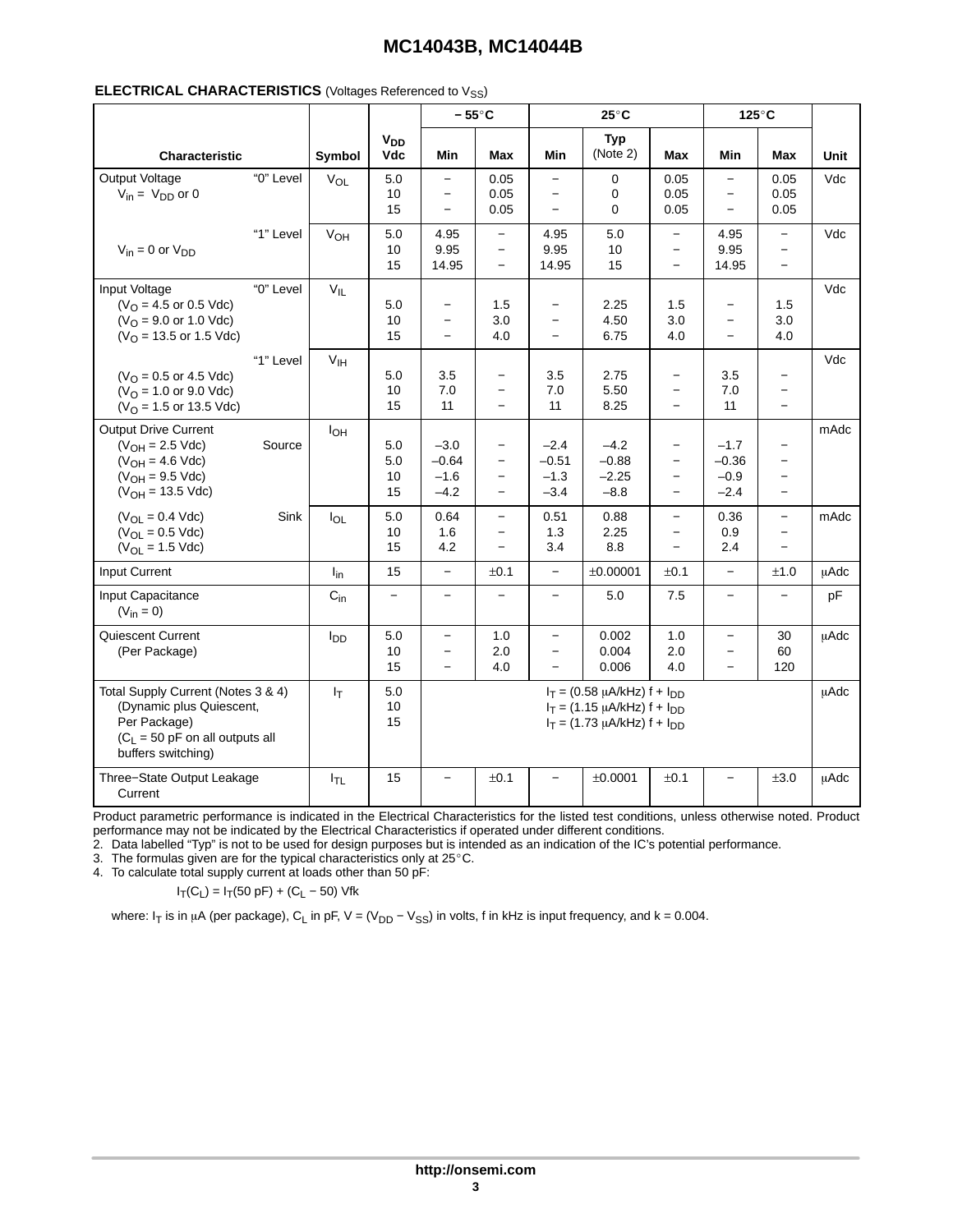#### ÎÎÎÎÎÎÎÎÎÎÎÎÎÎÎÎÎÎÎÎÎÎÎÎÎÎÎÎÎÎÎÎÎ C)

| <b>Characteristic</b>                                                | Symbol             | V <sub>DD</sub><br><b>Vdc</b> | Min                      | <b>Typ</b><br>(Note 6) | Max                      | Unit |
|----------------------------------------------------------------------|--------------------|-------------------------------|--------------------------|------------------------|--------------------------|------|
| Output Rise Time                                                     | $t$ TLH            |                               |                          |                        |                          | ns   |
| $t_{\text{TLH}}$ = (1.35 ns/pF) C <sub>L</sub> + 32.5 ns             |                    | 5.0                           | $\overline{\phantom{m}}$ | 100                    | 200                      |      |
| $t_{\text{TLH}} = (0.60 \text{ ns/pF}) C_{\text{L}} + 20 \text{ ns}$ |                    | 10                            |                          | 50                     | 100                      |      |
| $t_{\text{TLH}} = (0.40 \text{ ns/pF}) C_{\text{L}} + 20 \text{ ns}$ |                    | 15                            | $\overline{\phantom{m}}$ | 40                     | 80                       |      |
| Output Fall Time                                                     | $t$ <sub>THL</sub> |                               |                          |                        |                          | ns   |
| $t_{\text{THL}}$ = (1.35 ns/pF) C <sub>L</sub> + 32.5 ns             |                    | 5.0                           | $\qquad \qquad -$        | 100                    | 200                      |      |
| $t_{\text{THI}} = (0.60 \text{ ns/pF}) C_1 + 20 \text{ ns}$          |                    | 10                            |                          | 50                     | 100                      |      |
| $t_{THL}$ = (0.40 ns/pF) $C_L$ + 20 ns                               |                    | 15                            | $\overline{\phantom{m}}$ | 40                     | 80                       |      |
| <b>Propagation Delay Time</b>                                        | t <sub>PLH</sub>   |                               |                          |                        |                          | ns   |
| $t_{PLH} = (0.90 \text{ ns/pF}) C_L + 130 \text{ ns}$                |                    | 5.0                           | $\overline{\phantom{m}}$ | 175                    | 350                      |      |
| $t_{PLH} = (0.36 \text{ ns/pF}) C_L + 57 \text{ ns}$                 |                    | 10                            |                          | 75                     | 175                      |      |
| $t_{PLH} = (0.26 \text{ ns/pF}) C_L + 47 \text{ ns}$                 |                    | 15                            | $\overline{\phantom{m}}$ | 60                     | 120                      |      |
| $t_{PHL} = (0.90 \text{ ns/pF}) C_L + 130 \text{ ns}$                | t <sub>PHL</sub>   | 5.0                           | $\overline{\phantom{m}}$ | 175                    | 350                      | ns   |
| $t_{\text{PHL}}$ = (0.90 ns/pF) C <sub>L</sub> + 57 ns               |                    | 10                            | $\overline{\phantom{m}}$ | 75                     | 175                      |      |
| $t_{\text{PHL}} = (0.26 \text{ ns/pF}) C_{\text{L}} + 47 \text{ ns}$ |                    | 15                            |                          | 60                     | 120                      |      |
| Set, Set Pulse Width                                                 | t <sub>W</sub>     | 5.0                           | 200                      | 80                     | $\overline{\phantom{0}}$ | ns   |
|                                                                      |                    | 10                            | 100                      | 40                     |                          |      |
|                                                                      |                    | 15                            | 70                       | 30                     | $-$                      |      |
| Reset, Reset Pulse Width                                             | $t_{\rm W}$        | 5.0                           | 200                      | 80                     | $\overline{\phantom{0}}$ | ns   |
|                                                                      |                    | 10                            | 100                      | 40                     | —                        |      |
|                                                                      |                    | 15                            | 70                       | 30                     | $\overline{\phantom{0}}$ |      |
| Three-State Enable/Disable Delay                                     | t <sub>PLZ</sub> , | 5.0                           | $\overline{\phantom{m}}$ | 150                    | 300                      | ns   |
|                                                                      | t <sub>PHZ</sub> , | 10                            | $\overline{\phantom{m}}$ | 80                     | 160                      |      |
|                                                                      | t <sub>PZL</sub> , | 15                            | $\overline{\phantom{m}}$ | 55                     | 110                      |      |
|                                                                      | t <sub>PZH</sub>   |                               |                          |                        |                          |      |

6. Data labelled "Typ" is not to be used for design purposes but is intended as an indication of the IC's potential performance.



### **AC WAVEFORMS**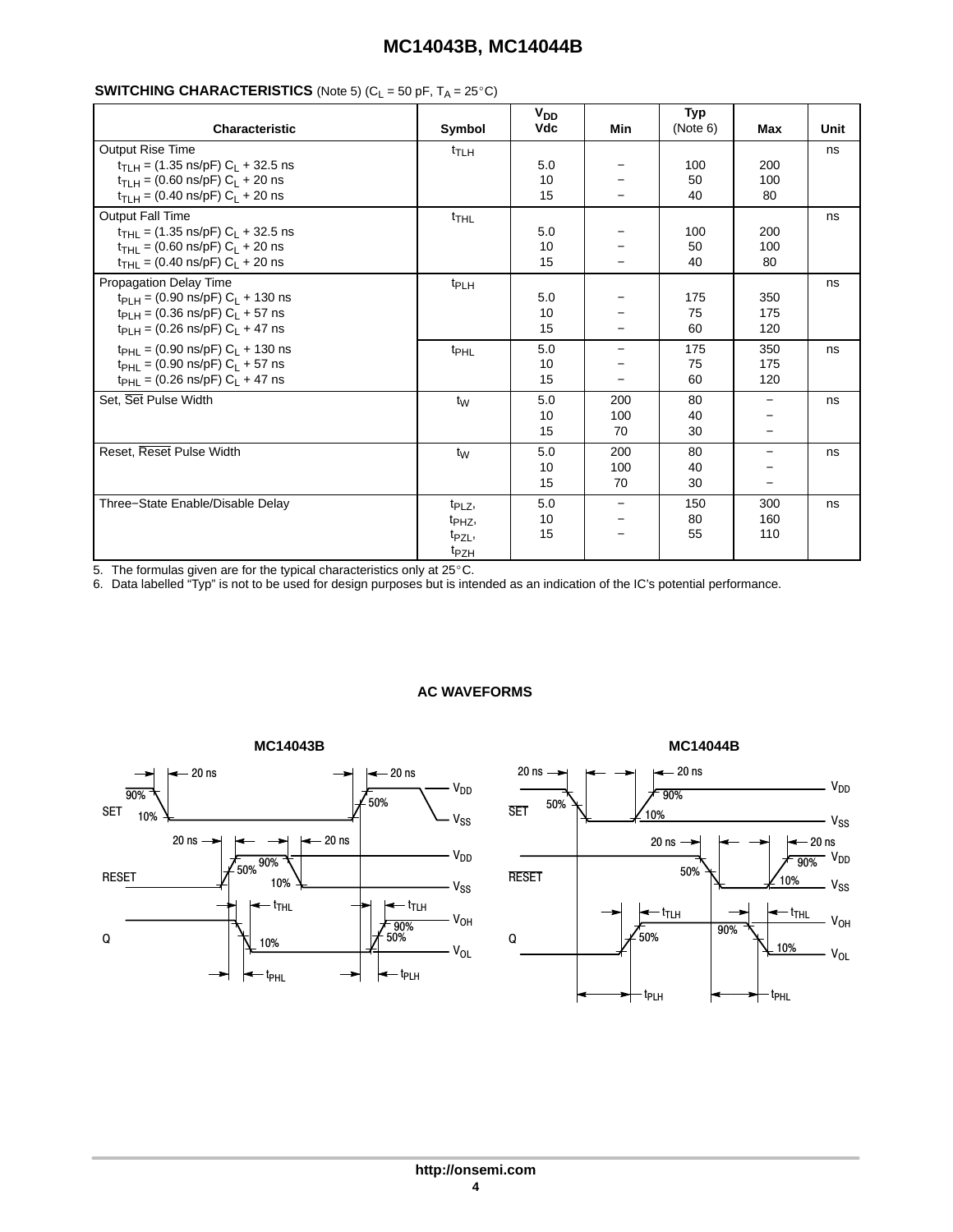### **THREE−STATE ENABLE/DISABLE DELAYS**

<span id="page-4-0"></span>**Set, Reset, Enable, and Switch Conditions for 3−State Tests**

|                  |        |                |                |   | <b>MC14043B</b> |                 | <b>MC14044B</b>       |                            |
|------------------|--------|----------------|----------------|---|-----------------|-----------------|-----------------------|----------------------------|
| <b>Test</b>      | Enable | S <sub>1</sub> | S <sub>2</sub> | Q | s               | R               | Ŝ                     | R                          |
| t <sub>PZH</sub> |        | Open           | Closed         | A | V <sub>DD</sub> | Vss             | $V_{SS}$              | V <sub>DD</sub>            |
| t <sub>PZL</sub> |        | Closed         | Open           | B | $V_{SS}$        | V <sub>DD</sub> | <b>V<sub>DD</sub></b> | $\mathsf{V}_{\mathsf{SS}}$ |
| t <sub>PHZ</sub> |        | Open           | Closed         | A | V <sub>DD</sub> | Vss             | $V_{SS}$              | V <sub>DD</sub>            |
| t <sub>PLZ</sub> |        | Closed         | Open           | B | $V_{SS}$        | V <sub>DD</sub> | V <sub>DD</sub>       | $\mathsf{V}_{\mathsf{SS}}$ |





#### **ORDERING INFORMATION**

| <b>Device</b>  | Package                | Shipping <sup>†</sup>    |
|----------------|------------------------|--------------------------|
| MC14043BDG     | $SOIC-16$<br>(Pb-Free) | 48 Units / Rail          |
| NLV14043BDG*   | $SOIC-16$<br>(Pb-Free) | 48 Units / Rail          |
| MC14043BDR2G   | $SOIC-16$<br>(Pb-Free) | 2500 Units / Tape & Reel |
| NLV14043BDR2G* | SOIC-16<br>(Pb-Free)   | 2500 Units / Tape & Reel |
| MC14043BFELG   | SOEIAJ-16<br>(Pb-Free) | 2000 Units / Tape & Reel |

| MC14044BDG     | SOIC-16<br>(Pb-Free) | 48 Units / Rail          |
|----------------|----------------------|--------------------------|
| NLV14044BDG*   | SOIC-16<br>(Pb-Free) | 48 Units / Rail          |
| MC14044BDR2G   | SOIC-16<br>(Pb-Free) | 2500 Units / Tape & Reel |
| NLV14044BDR2G* | SOIC-16<br>(Pb-Free) | 2500 Units / Tape & Reel |

†For information on tape and reel specifications, including part orientation and tape sizes, please refer to our Tape and Reel Packaging Specifications Brochure, BRD8011/D.

\*NLV Prefix for Automotive and Other Applications Requiring Unique Site and Control Change Requirements; AEC−Q100 Qualified and PPAP Capable.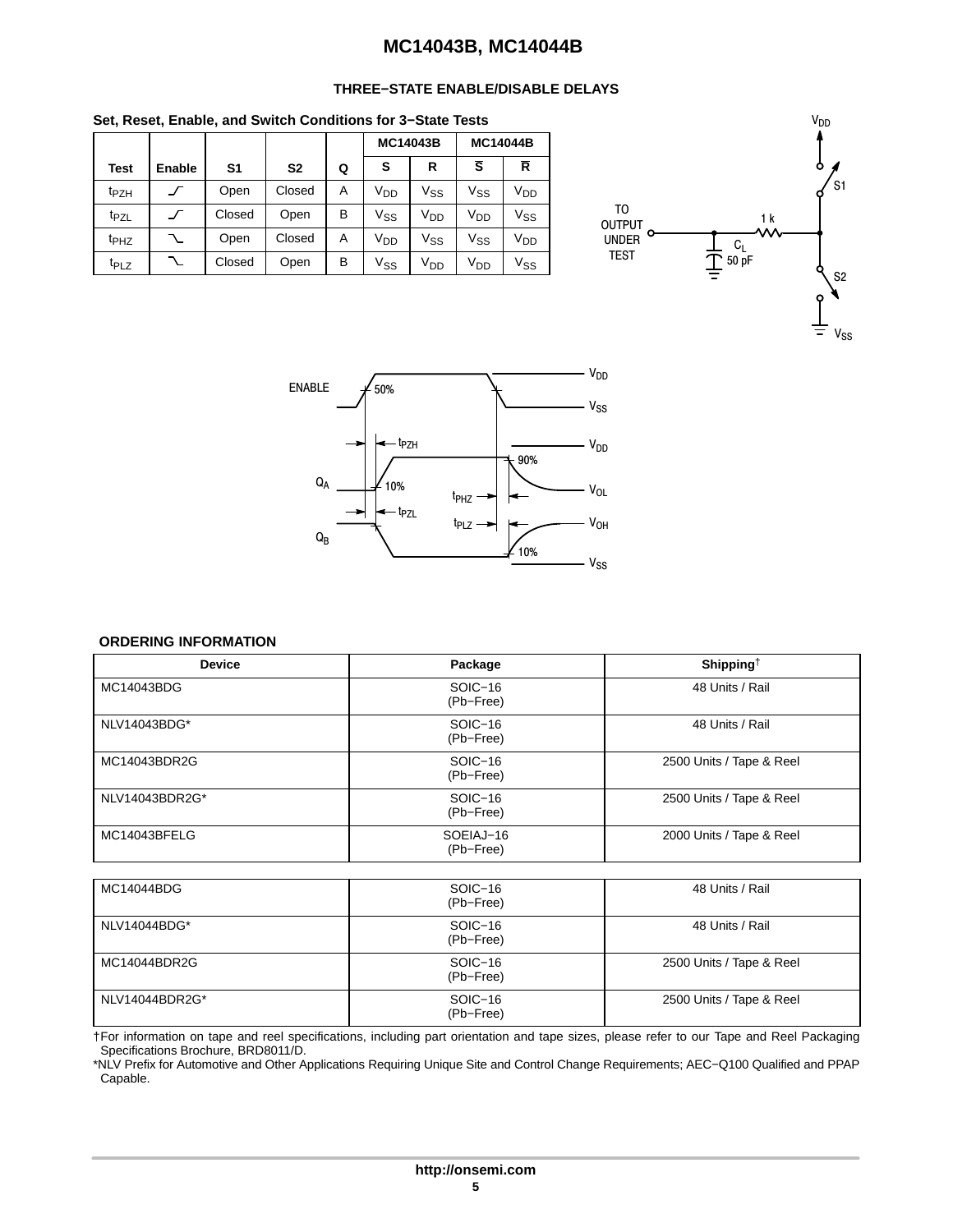### **PACKAGE DIMENSIONS**

**SOIC−16 D SUFFIX** CASE 751B−05 ISSUE K



NOTES:

- 1. DIMENSIONING AND TOLERANCING PER ANSI
- Y14.5M, 1982.<br>2. CONTROLLING DIMENSION: MILLIMETER.<br>3. DIMENSIONS A AND B DO NOT INCLUDE MOLD<br>1. PROTRUSION.
- 
- 

|            |             | <b>MILLIMETERS</b> |             | <b>INCHES</b> |
|------------|-------------|--------------------|-------------|---------------|
| <b>DIM</b> | MIN         | MAX                | <b>MIN</b>  | MAX           |
| A          | 9.80        | 10.00              | 0.386       | 0.393         |
| в          | 3.80        | 4.00               | 0.150       | 0.157         |
| C          | 1.35        | 1.75               | 0.054       | 0.068         |
| D          | 0.35        | 0.49               | 0.014       | 0.019         |
| F          | 0.40        | 1.25               | 0.016       | 0.049         |
| G          |             | 1.27 BSC           | 0.050 BSC   |               |
| J          | 0.19        | 0.25               | 0.008       | 0.009         |
| Κ          | 0.10        | 0.25               | 0.004       | 0.009         |
| M          | $0^{\circ}$ | $7^\circ$          | $0^{\circ}$ | $7^\circ$     |
| P          | 5.80        | 6.20               | 0.229       | 0.244         |
| R          | 0.25        | 0.50               | 0.010       | 0.019         |

**SOLDERING FOOTPRINT\***



\*For additional information on our Pb−Free strategy and soldering details, please download the ON Semiconductor Soldering and Mounting Techniques Reference Manual, SOLDERRM/D.